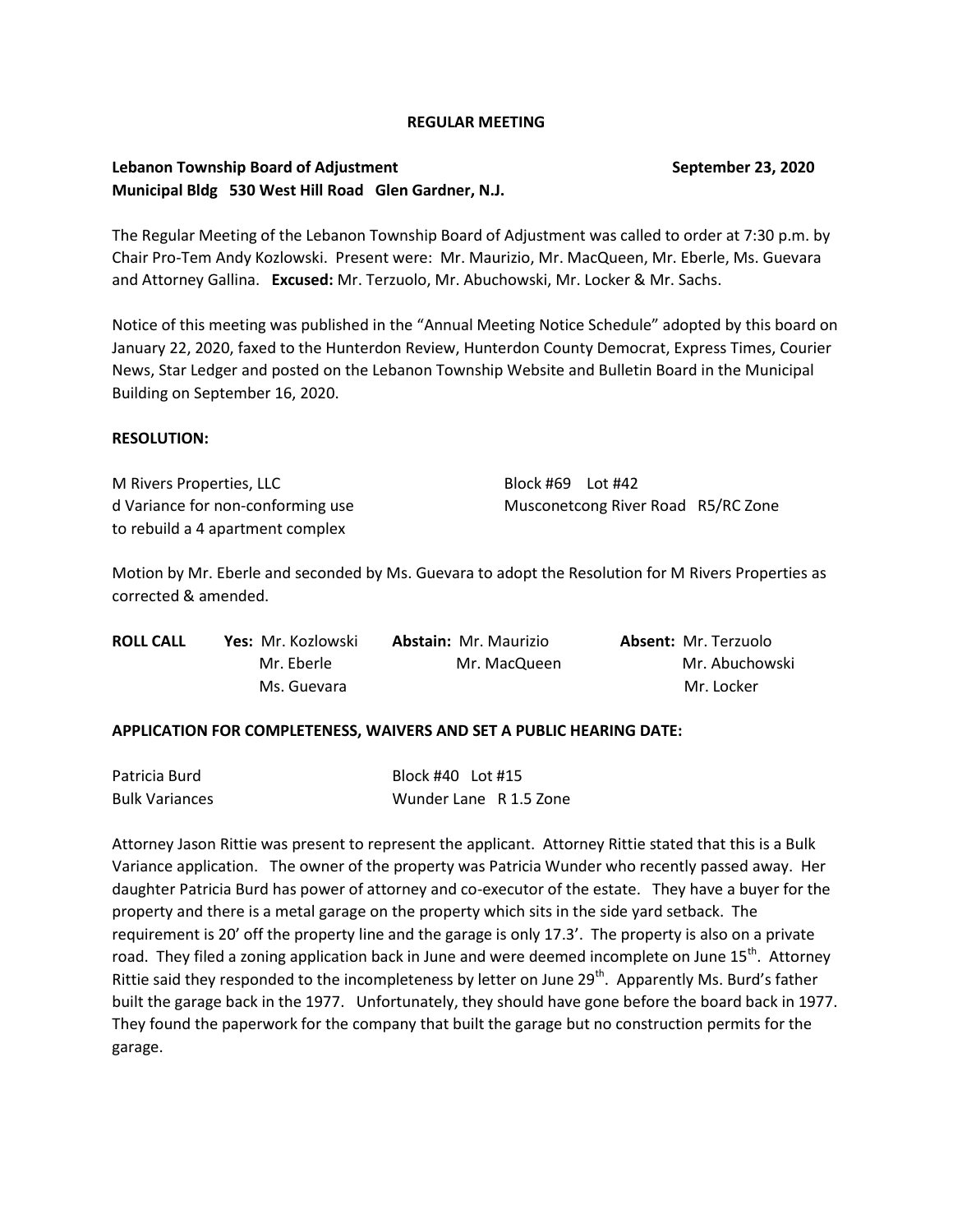# **Lebanon Township Board of Adjustment September 23, 2020 Page2**

Attorney Rittie stated that the property is currently under contract and contingent upon getting a variance approval. Attorney Rittie referred to the waivers that were being requested. From a completeness point of view, the survey now shows the current conditions, well and a septic design plan that was done and approved by the Township a year ago. One of the items that was requested was the road was not listed. A copy of the tax map and some title records that show this is a private drive and not a road. Also no setbacks were shown on the survey. They did hire a planner who submitted a report. Considering what was submitted, they asked that the waivers be granted.

Attorney Gallina referred to the survey and septic design and all the structures on the property and the setbacks for the garage which is being requested for the Bulk Variances. The board had no questions of the applicant or Attorney Rittie. Attorney Gallina stated the waivers can be granted for completeness purposes and if the board needs more information during the public hearing then these items will need to be addressed. Mr. Kozlowski said the review committee requested the property lines be shown on the plans. Attorney Rittie said it was premature to show the setbacks at this time and it would be putting the cart before the horse. Mr. MacQueen said we should move forward with the way it was submitted and we should see a real plan they will delineate where everything is on the property. This can be hammered out at the public hearing, since this is just for completeness purposes. The board discussed these issues. All these issues should be discussed at the public hearing per Mr. MacQueen.

At this time, motion by Mr. Eberle and seconded by Mr. Maurizio to deem the application complete, grant waivers for completeness only and set a public hearing date.

| <b>ROLL CALL</b> | <b>Yes:</b> Ms. Guevara | Mr. MacQueen | Absent: |            | Mr. Terzuolo Mr. Abuchowski |
|------------------|-------------------------|--------------|---------|------------|-----------------------------|
|                  | Mr. Maurizio            | Mr. Eberle   |         | Mr. Locker |                             |
|                  | Mr. Kozlowski           |              |         | Mr. Sachs  |                             |

**Attorney Gallina offered Wednesday October 28, 2020 at 7:30 pm for the Public Hearing. Attorney Rittie & the applicant agreed to the date.**

Ronald Milkowski Block #30 Lot #48.01 254 Rocky Run Road Rocky Run Road RC Zone Glen Gardner, NJ 08860

## **APPLICATION FOR COMPLETENESS, WAIVERS AND SET A PUBLIC HEARING DATE:**

The board discussed the waivers being requested by the applicant. Item #10 is the Certified List of Property Owners & Utilities, this is a requirement per the State Law. Attorney Gallina informed the applicant that the board can't hold a Public Hearing without notices being served. Item #21 is submitting application and plans to the H.C. Planning Board, Item #22 is submitting application and